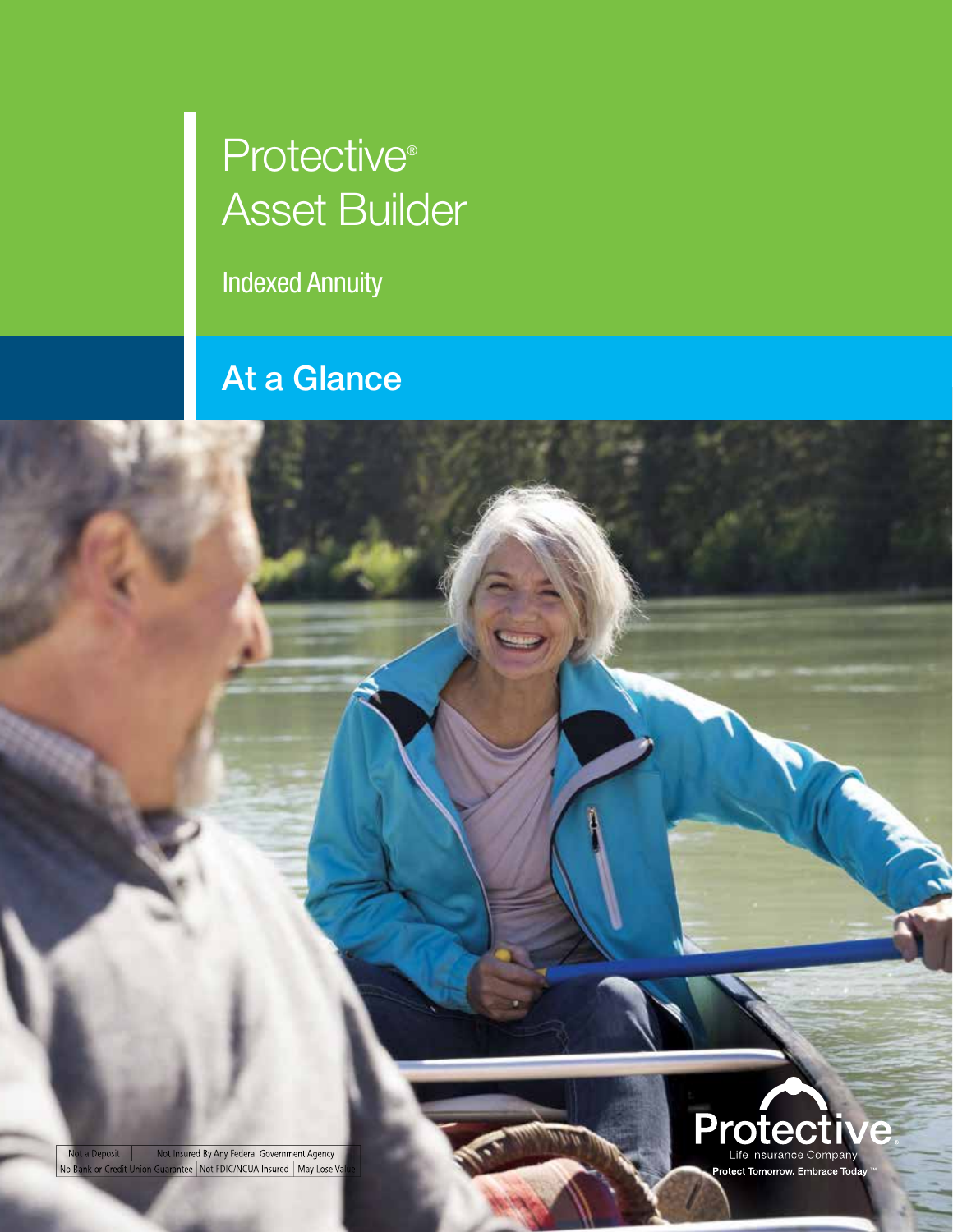| <b>OVERVIEW</b>                                  |                                                                                                                                                                                                                                                                                                                                                                                                                                                                                                                                                                                                                                                                                                                                                                                                                                                                                                                                                                                                                                                                                                                                   |  |  |
|--------------------------------------------------|-----------------------------------------------------------------------------------------------------------------------------------------------------------------------------------------------------------------------------------------------------------------------------------------------------------------------------------------------------------------------------------------------------------------------------------------------------------------------------------------------------------------------------------------------------------------------------------------------------------------------------------------------------------------------------------------------------------------------------------------------------------------------------------------------------------------------------------------------------------------------------------------------------------------------------------------------------------------------------------------------------------------------------------------------------------------------------------------------------------------------------------|--|--|
| <b>Solution Profile</b>                          | Consider this solution if you want:<br>• Potential for contact growth<br>• Protection from market losses                                                                                                                                                                                                                                                                                                                                                                                                                                                                                                                                                                                                                                                                                                                                                                                                                                                                                                                                                                                                                          |  |  |
| <b>Availability</b>                              | • Ages $0 - 85$ (non-qualified)<br>• Ages $18 - 85$ (qualified)                                                                                                                                                                                                                                                                                                                                                                                                                                                                                                                                                                                                                                                                                                                                                                                                                                                                                                                                                                                                                                                                   |  |  |
| <b>Deposit</b><br>Payments and<br><b>Windows</b> | Minimum initial: \$10,000<br>The initial purchase payment is allocated to one or more of the interest crediting strategies according to your instructions. The initial purchase<br>payment includes all payments received within 14 days of the earlier of the date an application in good order is signed or submitted (the "origination<br>date"). Payments received in connection with an exchange, transfer or rollover must be initiated within 14 days and received within 60 days of the<br>origination date.<br>Minimum additional: \$1,000<br>Payments initiated outside the windows for the initial purchase payment, but within the first contract year, are additional purchase payments. These<br>are applied to an interest-bearing Holding Account and remain there until the next contract anniversary. We will not accept any additional purchase<br>payments on or after the first contract anniversary or on or after the oldest owner's or annuitant's 86th birthday.<br>Maximum: \$1 million<br>Higher amounts may be accepted but must be approved before being submitted and may be subject to conditions. |  |  |
| <b>INTEREST CREDITING STRATEGIES</b>             |                                                                                                                                                                                                                                                                                                                                                                                                                                                                                                                                                                                                                                                                                                                                                                                                                                                                                                                                                                                                                                                                                                                                   |  |  |

You can allocate your initial purchase payment among one fixed and three indexed interest crediting strategies.

| <b>FIXED</b>                                                                                                                                                                                                                                                                                                            |                                                                                                                                                                                                                                                                                                                                                                                                                                                                                                            | <b>INDEXED</b>                                                                                                                                                                                                                                                                                                                                                                                                                                                                                         |                                                                                                                                                                                                                                                                                                                                                         |  |  |
|-------------------------------------------------------------------------------------------------------------------------------------------------------------------------------------------------------------------------------------------------------------------------------------------------------------------------|------------------------------------------------------------------------------------------------------------------------------------------------------------------------------------------------------------------------------------------------------------------------------------------------------------------------------------------------------------------------------------------------------------------------------------------------------------------------------------------------------------|--------------------------------------------------------------------------------------------------------------------------------------------------------------------------------------------------------------------------------------------------------------------------------------------------------------------------------------------------------------------------------------------------------------------------------------------------------------------------------------------------------|---------------------------------------------------------------------------------------------------------------------------------------------------------------------------------------------------------------------------------------------------------------------------------------------------------------------------------------------------------|--|--|
|                                                                                                                                                                                                                                                                                                                         |                                                                                                                                                                                                                                                                                                                                                                                                                                                                                                            | <b>S&amp;P 500 Index</b>                                                                                                                                                                                                                                                                                                                                                                                                                                                                               | <b>Citi Flexible Allocation 6 Excess Return Index</b>                                                                                                                                                                                                                                                                                                   |  |  |
| Amounts allocated to this<br>strategy earn a fixed rate<br>of interest that is credited<br>daily, as determined<br>in advance upon each<br>contract anniversary. This<br>strategy is similar to a<br>traditional fixed annuity.<br>whereby the interest<br>credited is not dependent<br>on market index<br>performance. |                                                                                                                                                                                                                                                                                                                                                                                                                                                                                                            | Amounts allocated to any of the following strategies earn<br>interest in arrears based, in part, on the performance of<br>the S&P 500 <sup>®</sup> Index (without dividends).<br><b>ANNUAL POINT-TO-POINT</b><br>This strategy credits interest when index performance<br>is positive-up to a maximum of the interest rate cap in<br>effect for that year.<br><b>ANNUAL TRIGGER RATE</b><br>This strategy credits a predetermined trigger interest rate<br>when index performance is flat or positive. | Amounts allocated to this strategy earn interest in arrears<br>based, in part, on the performance of the Citi Flexible<br>Allocation 6 Excess Return Index.                                                                                                                                                                                             |  |  |
|                                                                                                                                                                                                                                                                                                                         |                                                                                                                                                                                                                                                                                                                                                                                                                                                                                                            |                                                                                                                                                                                                                                                                                                                                                                                                                                                                                                        | <b>2-YEAR PARTICIPATION &amp; SPREAD</b><br>This strategy credits interest by multiplying the index<br>performance by the participation rate and then subtracting<br>the spread. A positive result is the interest rate for that<br>term. If the result of that calculation is flat or negative, no<br>indexed interest will be credited for that term. |  |  |
|                                                                                                                                                                                                                                                                                                                         |                                                                                                                                                                                                                                                                                                                                                                                                                                                                                                            |                                                                                                                                                                                                                                                                                                                                                                                                                                                                                                        | There are two versions of this strategy, a Participation<br>Focus and a Spread Focus, which are described below.                                                                                                                                                                                                                                        |  |  |
|                                                                                                                                                                                                                                                                                                                         |                                                                                                                                                                                                                                                                                                                                                                                                                                                                                                            |                                                                                                                                                                                                                                                                                                                                                                                                                                                                                                        | Participation Focus has a participation rate that we<br>declare in advance, subject to the minimum participation<br>rate, and is guaranteed for each two-year index term.<br>The spread is guaranteed to remain 0% for the life of<br>the contract.                                                                                                     |  |  |
|                                                                                                                                                                                                                                                                                                                         |                                                                                                                                                                                                                                                                                                                                                                                                                                                                                                            |                                                                                                                                                                                                                                                                                                                                                                                                                                                                                                        | Spread Focus has a spread that we declare in advance,<br>subject to the maximum spread, and is guaranteed<br>for each two-year index term. The participation rate is<br>guaranteed to remain 100% for the life of the contract.                                                                                                                         |  |  |
| <b>WITHDRAWALS AND SURRENDERS</b>                                                                                                                                                                                                                                                                                       |                                                                                                                                                                                                                                                                                                                                                                                                                                                                                                            |                                                                                                                                                                                                                                                                                                                                                                                                                                                                                                        |                                                                                                                                                                                                                                                                                                                                                         |  |  |
| Withdrawal<br><b>Charges</b>                                                                                                                                                                                                                                                                                            | You have a choice between a variety of withdrawal charge schedules, which vary by firm. Please refer to the Withdrawal Charge Schedules table in<br>the pocket on the following page to learn more.                                                                                                                                                                                                                                                                                                        |                                                                                                                                                                                                                                                                                                                                                                                                                                                                                                        |                                                                                                                                                                                                                                                                                                                                                         |  |  |
| <b>Market Value</b><br>Adjustment<br>(MVA)                                                                                                                                                                                                                                                                              | A limited market value adjustment will be applied to withdrawals that exceed the allowable penalty free amount. The MVA can increase, decrease or<br>have no effect on the amount deducted from the contract value to satisfy a withdrawal request, based on changes in market interest rates between<br>the contract issue date and the withdrawal date. The MVA is limited. It does not apply after the withdrawal charge period expires, and does not affect<br>the contract's minimum surrender value. |                                                                                                                                                                                                                                                                                                                                                                                                                                                                                                        |                                                                                                                                                                                                                                                                                                                                                         |  |  |
| <b>Minimum</b><br><b>Surrender</b>                                                                                                                                                                                                                                                                                      | A minimum surrender value is guaranteed when the contract is terminated due to full surrender, death or annuitization. This amount is calculated by:<br>• Taking 100% of aggregate purchase payments accumulated at the contract's non-forfeiture rate, which cannot be less than 1% or more than 3%,<br>and                                                                                                                                                                                               |                                                                                                                                                                                                                                                                                                                                                                                                                                                                                                        |                                                                                                                                                                                                                                                                                                                                                         |  |  |

Value • Subtracting any prior aggregate withdrawals (including withdrawal charges) accumulated at the non-forfeiture rate, and

• Subtracting any withdrawal charges that apply at termination.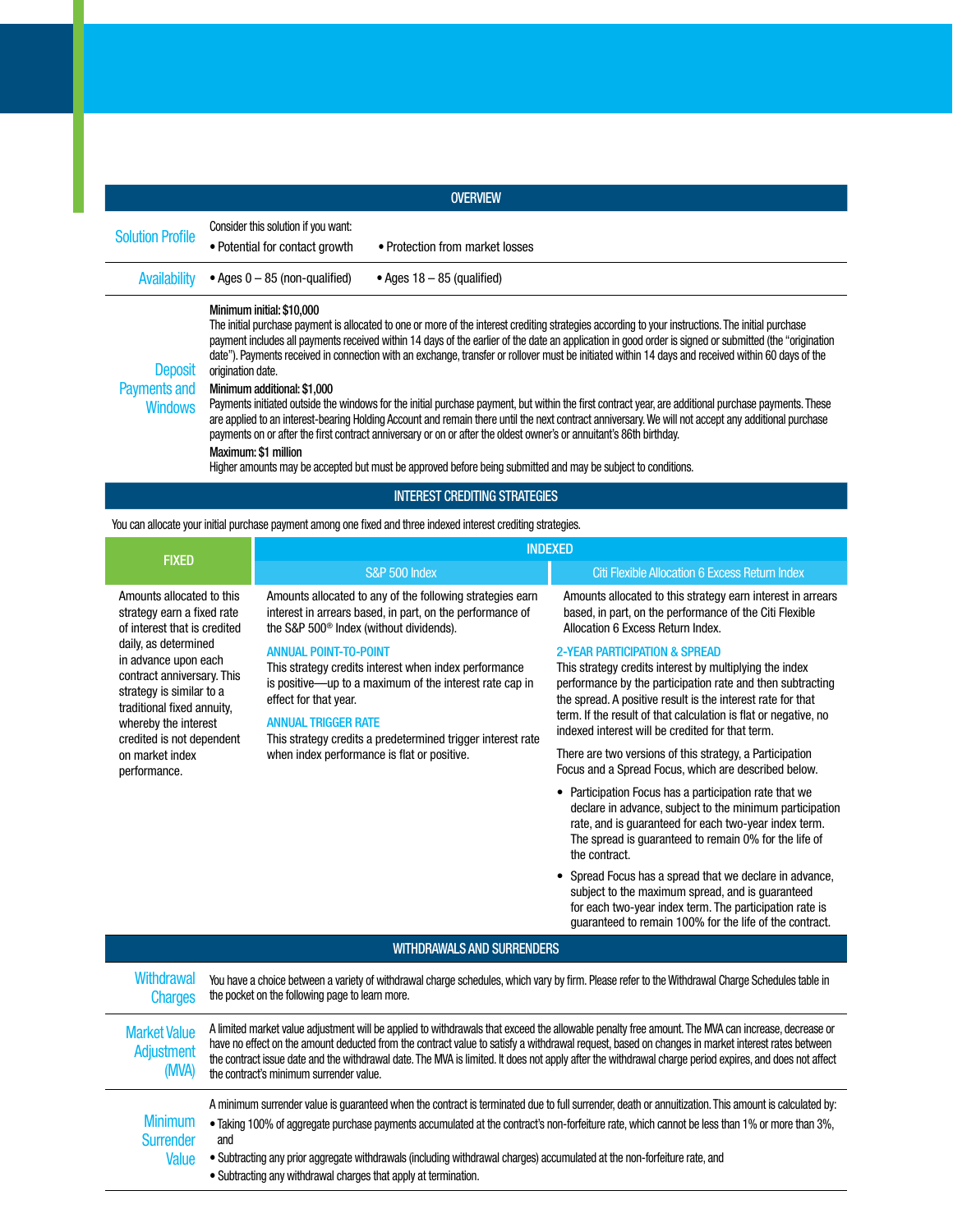| <b>Penalty-Free</b><br>Withdrawals*                                                                                                                                                                                                                                        | • First contract year: 10% of the initial purchase payment<br>. Subsequent years: 10% of the contract value on each withdrawal date; less any free withdrawal already taken since the prior contract anniversary<br>. The contract value after each withdrawal must be at least \$10,000<br>* Withdrawals reduce the annuity's remaining death benefit, contract value, cash surrender value and future earnings. Withdrawals may be subject<br>to income tax and, if taken prior to age 59½, an additional 10% IRS tax penalty may apply. More frequent withdrawals may reduce earnings more<br>than annual withdrawals. |  |  |  |
|----------------------------------------------------------------------------------------------------------------------------------------------------------------------------------------------------------------------------------------------------------------------------|---------------------------------------------------------------------------------------------------------------------------------------------------------------------------------------------------------------------------------------------------------------------------------------------------------------------------------------------------------------------------------------------------------------------------------------------------------------------------------------------------------------------------------------------------------------------------------------------------------------------------|--|--|--|
| <b>Nursing</b><br>Facility/<br><b>Terminal Illness</b><br><b>Waiver</b>                                                                                                                                                                                                    | Waives withdrawal charges after the first contract anniversary, if you or your spouse is confined to a hospital or nursing facility for at least 30 days, or<br>if either you or your spouse has a terminal illness expected to result in death within 12 months.<br>Not available in all states. State variations may apply.                                                                                                                                                                                                                                                                                             |  |  |  |
| <b>Unemployment</b><br>Waiver                                                                                                                                                                                                                                              | Waives withdrawal charges, if the contract owner or spouse (annuitant or annuitant's spouse, if the owner is not a natural person) becomes<br>unemployed. In order to qualify, you or your spouse must meet the following requirements:<br>. Employed full time on the contract issue date<br>. Unemployed for a period of at least 60 consecutive calendar days prior to claiming the waiver<br>• Unemployed on the date when the full surrender or partial withdrawal is requested<br>Not available in all states. State variations may apply.                                                                          |  |  |  |
| <b>DEATH BENEFIT</b>                                                                                                                                                                                                                                                       |                                                                                                                                                                                                                                                                                                                                                                                                                                                                                                                                                                                                                           |  |  |  |
| <b>Death Benefit</b>                                                                                                                                                                                                                                                       | Your beneficiaries will receive the greater of the contract value or the minimum surrender value as of the date Protective Life receives proof of death.                                                                                                                                                                                                                                                                                                                                                                                                                                                                  |  |  |  |
| <b>ANNUITIZATION</b>                                                                                                                                                                                                                                                       |                                                                                                                                                                                                                                                                                                                                                                                                                                                                                                                                                                                                                           |  |  |  |
| <b>Annuity Income</b><br><b>Payment</b><br><b>Options</b>                                                                                                                                                                                                                  | If you choose to annuitize your contract for retirement income payments, the following options are available for both single or joint life expectancy:<br>• Lifetime income with a cash refund<br>• Lifetime income<br>• Income for a specific term (certain period)<br>• Lifetime income with an installment refund (principal refund)<br>• Lifetime income with a specific term (certain period)<br>Please see the contract for important information about annuity payout options. All payments are subject to the claims-paying ability of the<br>issuing company.                                                    |  |  |  |
| <b>INDEX TERM</b>                                                                                                                                                                                                                                                          |                                                                                                                                                                                                                                                                                                                                                                                                                                                                                                                                                                                                                           |  |  |  |
| Index term refers to the period of time over which index-related interest is calculated. Interest is then credited at the end of each term. Because interest is credited on the<br>last day of the index term, no interest is earned on amounts withdrawn before that day. |                                                                                                                                                                                                                                                                                                                                                                                                                                                                                                                                                                                                                           |  |  |  |

The index terms for Protective Asset Builder interest crediting strategies are:

• One year for Annual Point-to-Point and Annual Trigger • Two years for Participation & Spread

## IMPORTANT DETAILS ABOUT PURCHASE PAYMENT ALLOCATIONS AND CREDITING RATES

Only the initial purchase payment is immediately allocated to the interest crediting strategies. Additional purchase payments are allocated to the holding account until the following contract anniversary when they are then allocated to the interest crediting strategies per the current contract allocation instructions.

Declared rates for the first contract year are locked-in as of the application signed date with the exception of the rate for the holding account. The holding account rate is determined as of the date each additional purchase payment is applied to the contract. Beginning index values for each portion of the initial purchase payment are determined as of the date each portion is applied to the contract. Thus, there may be multiple index performance percentages calculated during the first contract year. The sole beginning index value thereafter is determined upon each contract anniversary.

## ABOUT THE CITI FLEXIBLE ALLOCATION 6 EXCESS RETURN INDEX

Offered exclusively through the Protective Asset Builder Indexed Annuity, the Citi Flexible Allocation 6 Excess Return Index strives to create positive and consistent returns through a multi-asset investment strategy and a volatility control methodology. The index includes two different portfolios: (1) Core Portfolio: comprised of U.S. equities, international equities, commodities, real estate, U.S. Treasuries and (2) Reserve Portfolio: comprised of gold and U.S. Treasuries. On a monthly basis, the index applies established rules to allocate hypothetical exposure to either the Core Portfolio or Reserve Portfolio based on backward looking (momentum) and forward looking (Citi Risk Aversion Indicator) signals. The Citi RAI seeks to measure relative levels of risk aversion by tracking the levels of six financial market indicators, each of which may reflect market sentiment about risk in a particular market at a point in time. When the index determines that the Core Portfolio is neutral or trending upward and market conditions measured by the Citi RAI may indicate lower risk aversion, the strategy allocates to the Core Portfolio. Otherwise, the strategy allocates to the Reserve Portfolio. In either case, a portion of the index may be allocated to non-interest bearing cash to bring the expected volatility of the index within the 6% risk control. The index attempts to maintain a short-term, 21-day realized portfolio volatility of 6%. When short-term realized volatility exceeds the 6% target, a percentage of the allocation is shifted out of the index and into a cash component that does not generate any return. This is an excess return index whereby the index performance will be determined by subtracting the three-month LIBOR rate from the return of the index components. For daily index values and a more complete description of the Citi Flexible Allocation 6 Excess Return Index and its risks, please visit https://investmentstrategies.citi.com/cis/us where you will find the Index Description and other informative documents.